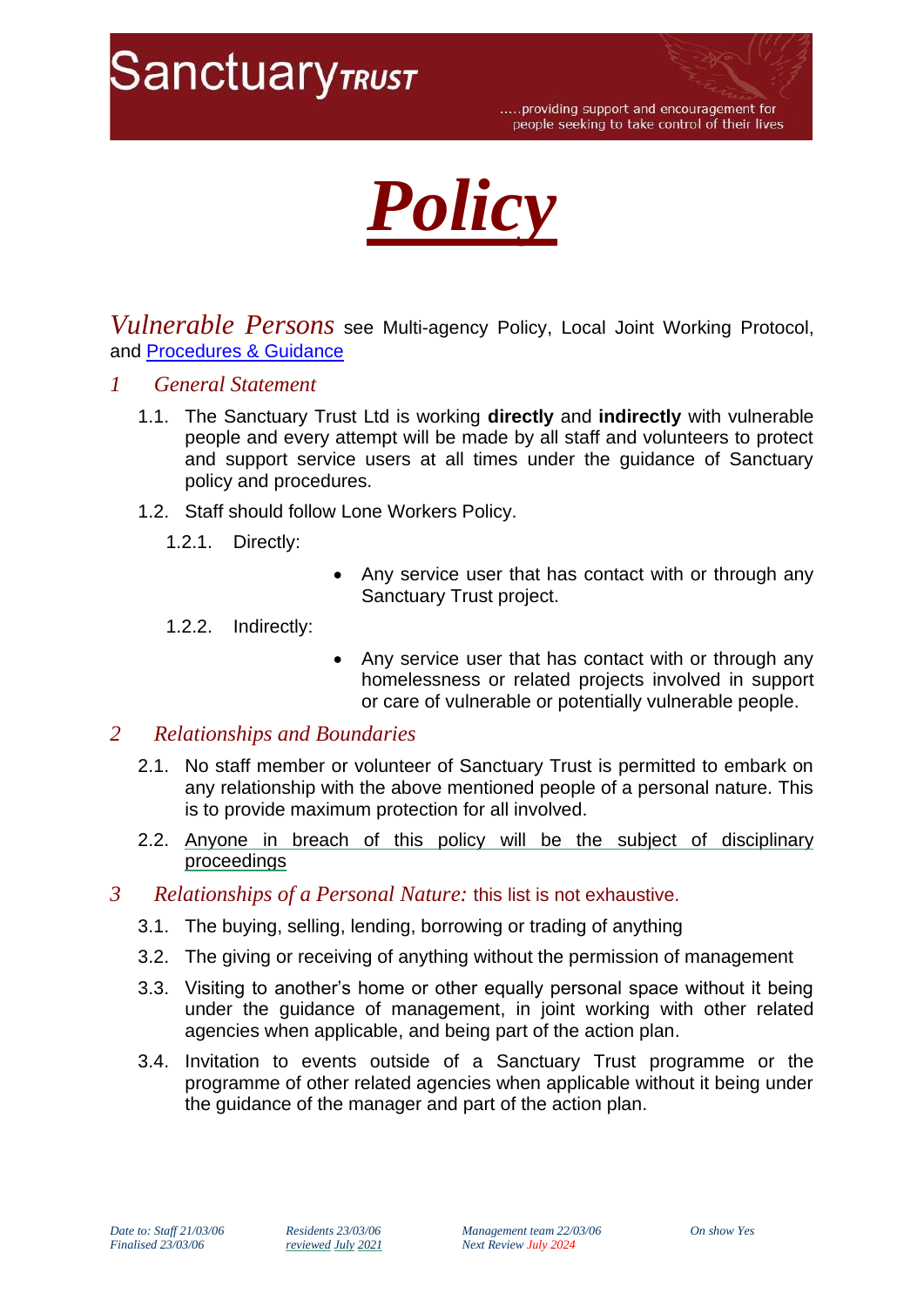# *4 Personal Boundaries:*

**SanctuaryTRUST** 

- 4.1. Staff, service users and volunteers will be aware of others' personal space and not breach it. This includes tickling, play fighting, removal of clothing or accessories such as hair bobbles etc. See Anti Discriminatory and Prevention of Harassment policy.
- 4.2. The sharing of personal information and experience will be with done with caution and only if it is helpful for the service user's edification and development but is not encouraged outside of the guidance of management and is subject to disciplinary procedures if it breaches any Sanctuary Trust policy and procedures.

# *5 Self-Harm and Suicide*

- 5.1. Any service user that is known to have self-harming issues will be monitored closely with regard to this issue but with respect of personal boundaries.
- 5.2. If a service user is suspected as being suicidal every attempt will be made to refer them to an agency more fitting to these issues, e.g. mental health services, psychological evaluation.
- 5.3. Self-Harming and thoughts of suicide will only lead to a decline of admission when risk assessments show that issues leading to it are outside of the support programme offered. See admissions procedure.

## *6 Summary*

6.1. All staff and volunteers are aware of professional requirements and in any area of uncertainty will err on the side of caution and confirm their position through management at the earliest opportunity.

# *7 Raising an alert*

## **This section covers**:

- responsibilities of the person raising the alert
- responsibilities of the alerting manager
- factors to consider when raising an alert**.**
- 7.1. Alerts
	- 7.1.1. Alerting refers to the duty of all staff (professionals and volunteers) of any service involved
	- 7.1.2. with adults at risk to inform the relevant manager of a concern that an adult at risk:
		- has been harmed, abused or neglected or
		- is being harmed, abused or neglected or
		- is at risk of being harmed, abused or neglected.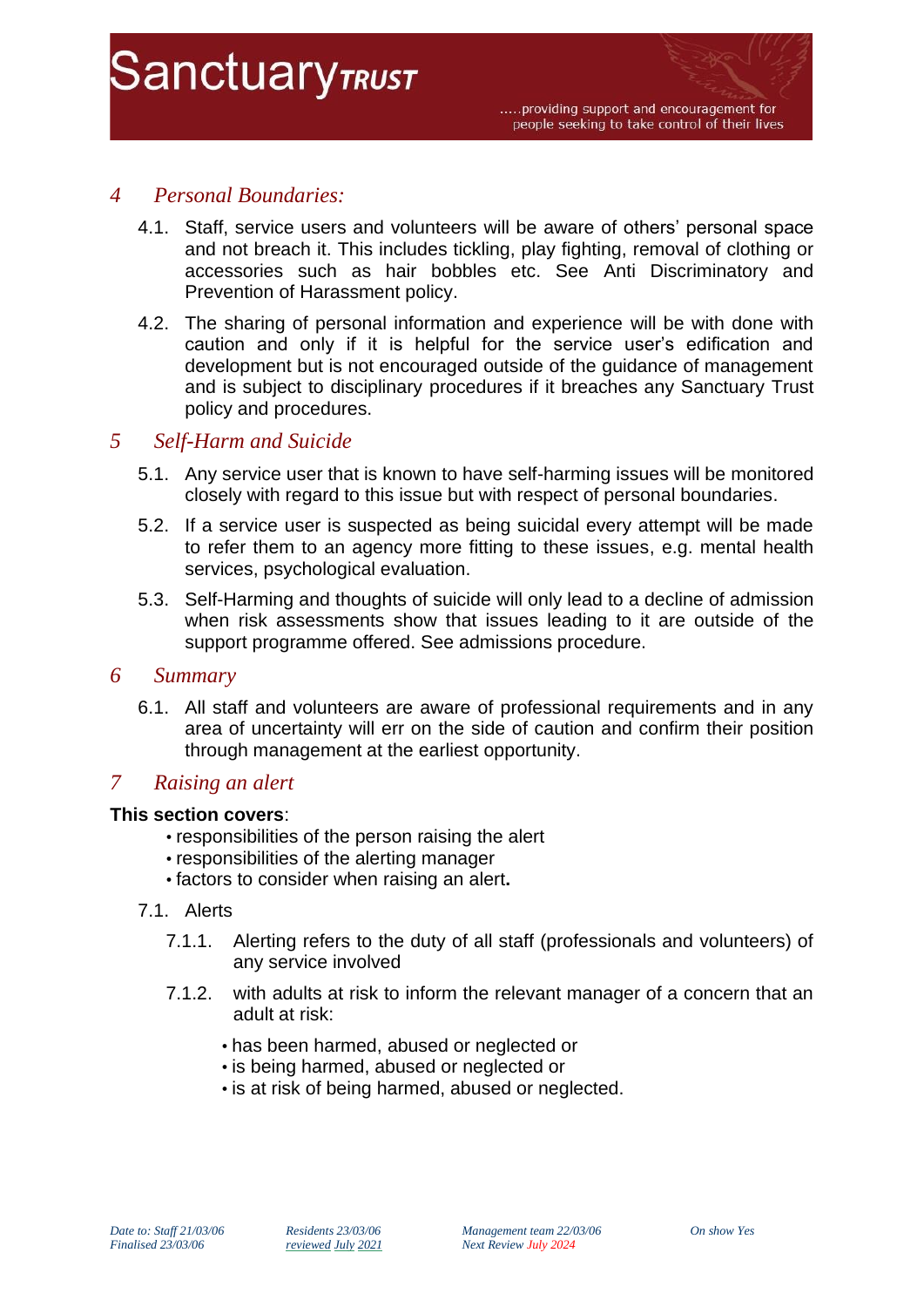

.....providing support and encouragement for people seeking to take control of their lives

# 7.1.3. A concern may be:

- A direct disclosure by the adult at risk
- A concern raised by staff or volunteers, others using the service, a carer or a member of the public
- An observation of the behaviour of the adult at risk, of the behaviour of another person(s) towards the adult at risk or of one service user towards another.
- 7.1.4. Alerts may be made by anyone, including the Adult at Risk themselves.

## 7.2. Responsibilities of the person raising the alert Taking immediate action

- Make an immediate evaluation of the risk and take steps to ensure that the adult is in no immediate danger.
- Where appropriate, dial 999 for an ambulance if there is need for emergency medical treatment, in line with information-sharing considerations (see below).
- Consider contacting the police if a crime has been or may have been committed, in line with information-sharing considerations (see below).
- Do not disturb or move articles that could be used in evidence, and secure the scene, for example, by locking the door to a room
- Contact the children and families department if a child is also at risk.
- If possible, make sure that other service users are not at risk.

## 7.3. **Evidence gathering and victim care**

7.3.1. The Police will always be responsible for the gathering and preservation of evidence to pursue criminal allegations against people causing harm and should be contacted immediately. However, other organisations and individuals can play a vital role in the preservation of evidence to ensure that vital information or forensics are not lost. Police are required to obtain oral (spoken) evidence in specific ways. For some vulnerable witnesses this means that their evidence has to be obtained in accordance with the Youth and Criminal Evidence Act 1999, which is designed to help them to give evidence and provides a number of 'special measures' to enable them to do this.

## 7.4. **Preserving evidence**

- 7.4.1. The first concern must be to ensure the safety and well-being of the alleged victim. However, in situations where there has been or may have been a crime and the police have been called it is important that forensic and other evidence is collected and preserved. The police will attend the scene, and agencies and individuals can play an important part in ensuring that evidence is not contaminated or lost.
	- Try not to disturb the scene, clothing or victim if at all possible.
	- Secure the scene, for example, lock the door.
	- Preserve all containers, documents, locations, etc.
	- Evidence may be present even if you cannot actually see anything.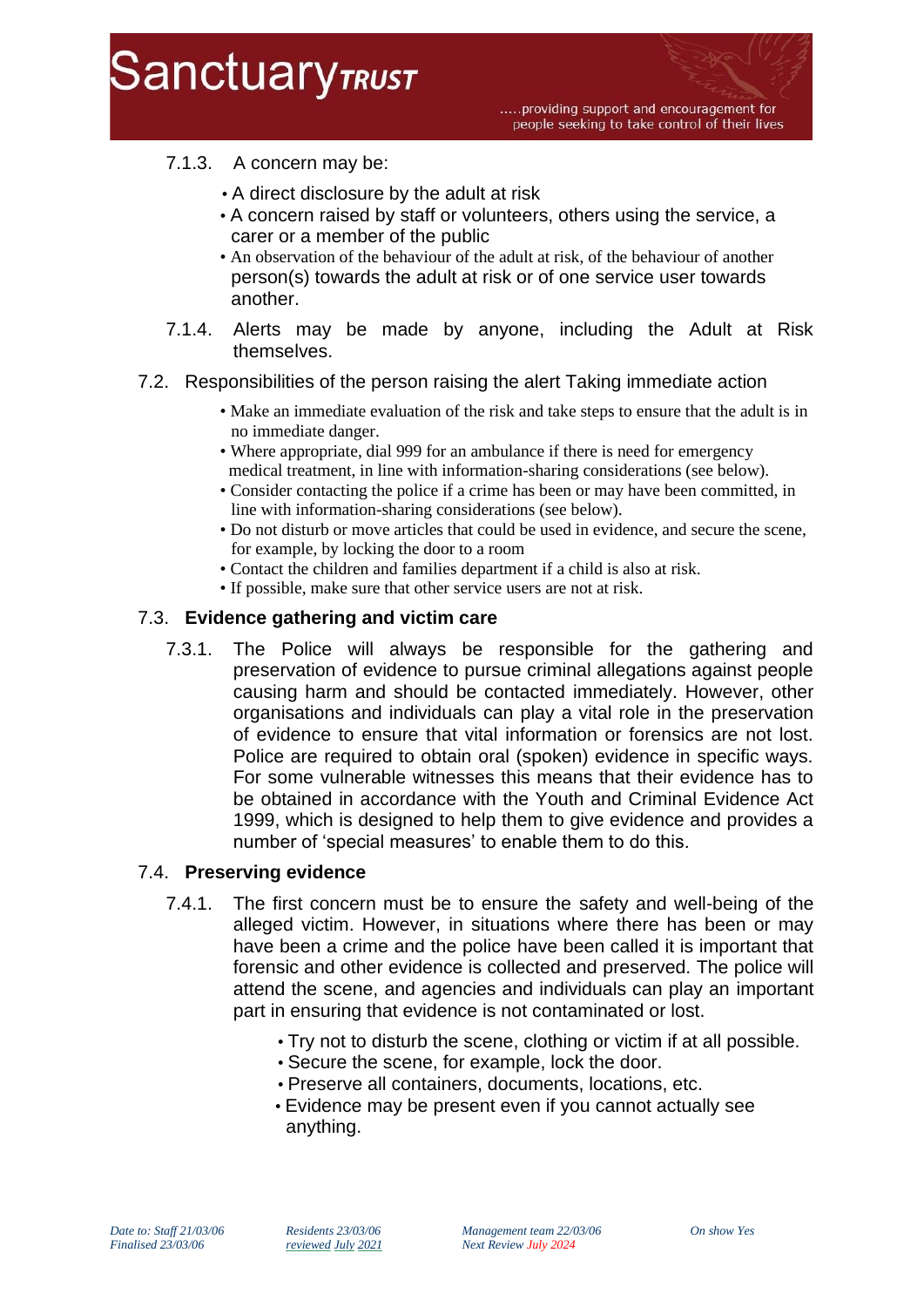

• If in doubt contact the police and ask for advice.

## 7.5. **Responding to an adult at risk who is making a disclosure**

- Assure them that you are taking them seriously.
- Listen carefully to what they are telling you, stay calm, get as clear a picture as you can, but avoid asking too many questions at this stage.
- Do not give promises of complete confidentiality.
- Explain that you have a duty to tell your manager or other designated person, and that their concerns may be shared with others who could have a part to play in protecting them.
- Reassure them that they will be involved in decisions about what will happen.
- Explain that you will try to take steps to protect them from further abuse or neglect.
- If they have specific communication needs, provide support and information in a way that is most appropriate to them.
- Do not be judgemental or jump to conclusions.

## 7.6. **Considering the person alleged to have caused harm**

Do not discuss the concern with the person alleged to have caused harm, unless the immediate welfare of the Adult at Risk makes this unavoidable.

## 7.7. **Making a record**

- 7.7.1. It is vital that a written record of any incident or allegation of crime is made as soon as possible after the information is obtained, and kept by the person raising the concern. Written records must reflect as accurately as possible what was said and done by the people initially involved in the incident either as a victim, suspect or potential witness. The notes must be kept safe as it may be necessary to make records available as evidence and to disclose them to a court.
- 7.7.2. You must make an accurate record at the time, including:
	- date and time of the incident
	- exactly what the adult at risk said, using their own words (their account) about the abuse and how it occurred or exactly what has been reported to you
	- appearance and behaviour of the adult at risk
	- any injuries observed
	- name and signature of the person making the record if you witnessed the incident, write down exactly what you saw.
- 7.7.3. The record should be factual. However, if the record does contain your opinion or an assessment, it should be clearly stated as such and be backed up by factual evidence. Information from another person should be clearly attributed to them.

## 7.8. **Informing a manager**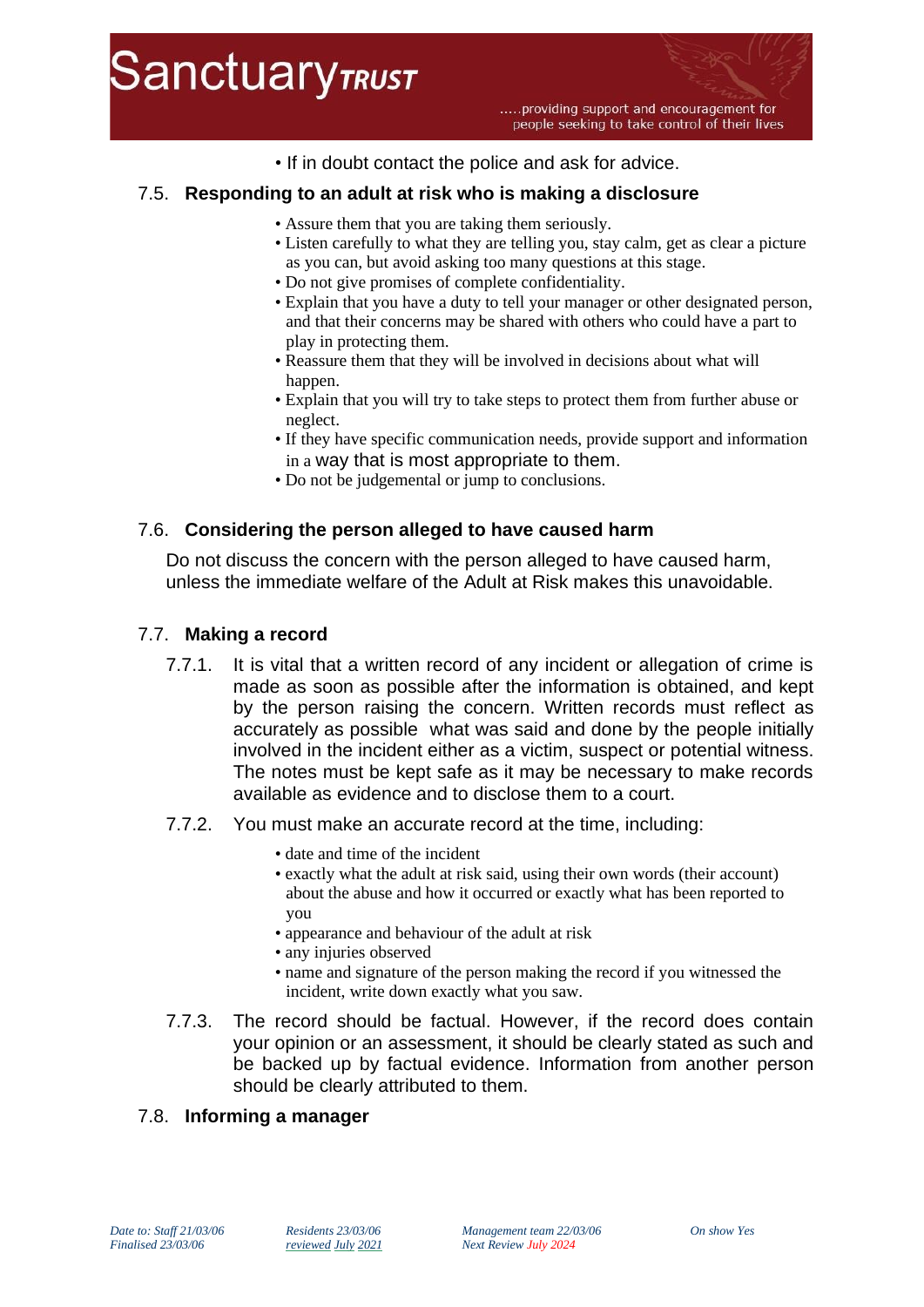• Inform your line manager immediately.

**SanctuaryTRUST** 

- If you are concerned that a member of staff has abused an adult at risk, you have a duty to report these concerns. You must inform your line manager.
- If you are concerned that your line manager has abused an adult at risk, you must inform a senior manager in your organisation, or another designated manager for Safeguarding Adults.
- If you are concerned that an adult at risk may have abused another adult at risk, inform your line manager.

## 7.9. **Referring**

- 7.9.1. If the alert was made by a member of staff (or a volunteer), the referral would normally be made by their line manager or the designated Safeguarding Adults lead.
- 7.9.2. But anyone can refer:
	- if discussion with the manager would involve delay in a high-risk situation
- if the person has raised concerns with their manager and they have not taken action.
- If you have authority to decide whether to make a Safeguarding Adults referral, or where professional or service practice allows, you may make the referral directly.

## 7.10. **Responsibilities of the alerting manager**

7.10.1. An alerting manager is the person within the organisation, designated to make Safeguarding Adult referrals (your line manager). Once the concern has been raised with the alerting manager, they must decide without delay on the most appropriate course of action.

## 7.11. **Supporting immediate needs**

- 7.11.1. In line with information-sharing considerations, the alerting manager may need to take the following actions:
	- Make an immediate evaluation of the risk to the adult at risk.
	- Take reasonable and practical steps to safeguard the adult at risk as appropriate.
	- Consider referring to the police if the abuse suspected is a crime
- If the matter is to be referred to the police, discuss risk management and any potential forensic considerations to the police, discuss risk management and any potential forensic considerations.
- Arrange any necessary emergency medical treatment. Note that offences of a sexual nature will require expert advice from the police.
- If there is a need for an immediate protection plan, refer to the relevant adult care services or CMHT, or the relevant adult care services EDT if out of hours.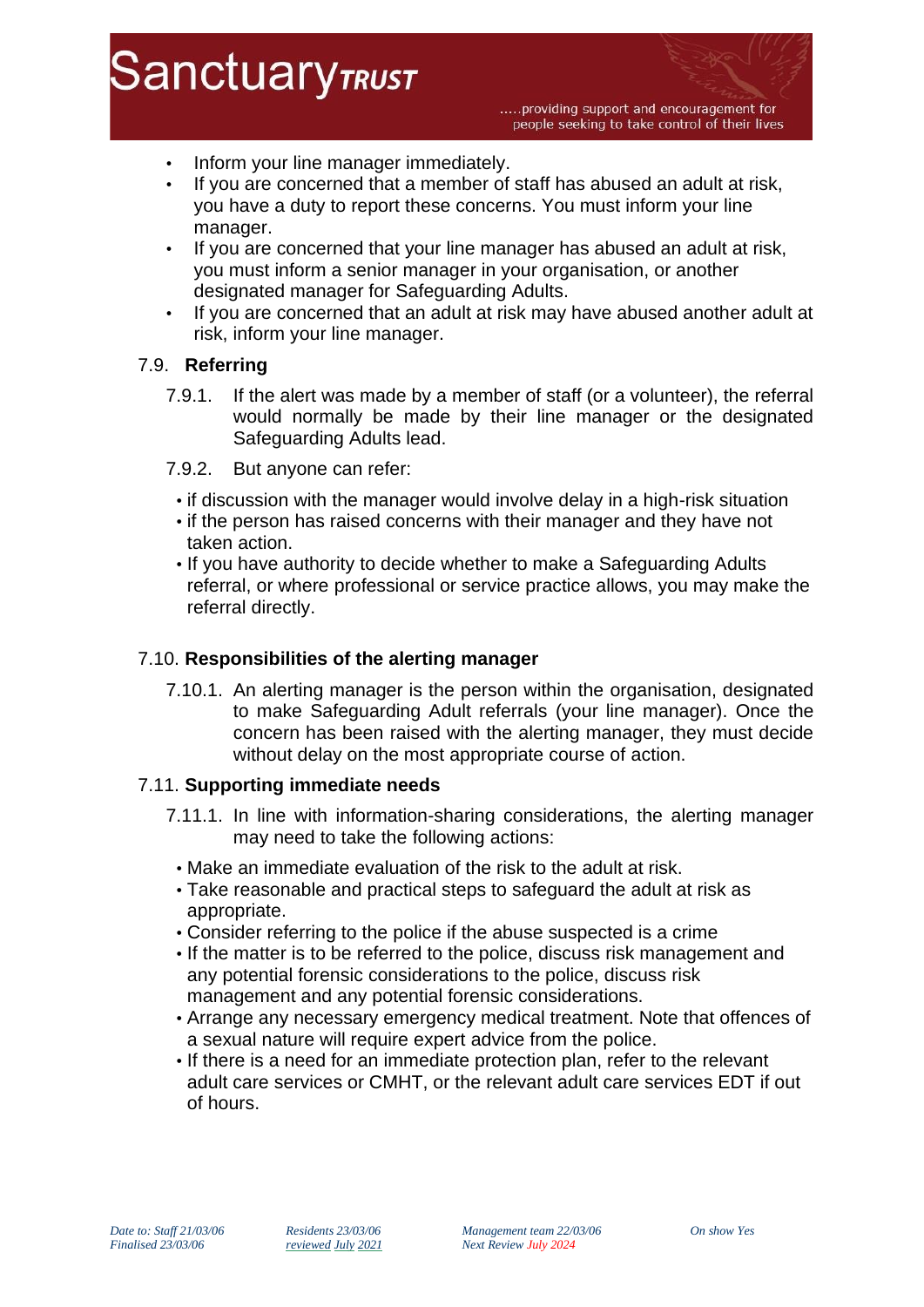.....providing support and encouragement for people seeking to take control of their lives

- If the person causing the harm is also an adult at risk, arrange for a member of staff to attend to their needs.
- Make sure that other service users are not at risk.
- In line with the organisation's disciplinary procedures, suspend staff suspected of abusing an adult or adults at risk.

# 7.12. **Speaking to the adult at risk**

- 7.12.1. It may be appropriate for the alerting manager to speak to the adult at risk. To do this, the alerting manager should consider:
	- speaking to them in a private and safe place and informing them of any concerns
	- getting their views on what has happened and what they want done about it
	- giving them information about the Safeguarding Adults process and how that could help to make them safer
	- supporting them to ask questions about issues of confidentiality
	- explaining how they will be kept informed
	- identifying communication needs, personal care arrangements and access requests
	- explaining how they will be kept informed and supported
	- discussing what could be done to ensure their safety.
- 7.12.2. If it is felt that the adult at risk may not have the capacity to understand the relevant issues and to make a decision, it should be explained to them as far as possible, given the person's communication needs. They should also be given the opportunity to express their wishes and feelings. It is important to establish whether the adult at risk has the capacity to make decisions. This may require the assistance of other professionals. In the event of the adult at risk not having capacity to make decisions, relevant decisions and/or actions must be taken in the person's best interests. The appropriate decision maker will depend on the decision to be made.

## 7.13. **Person alleged to have caused harm**

- Consider liaison with the police regarding the management of risks involved.
- However, if they are a member of staff and an immediate decision has to be made to suspend them, the person has a right to know in broad terms what allegations or concerns have been made about them.
- If the person causing harm is another service user, action taken could include removing them from contact with the adult at risk. In this situation, arrangements must be put in place to ensure that the needs of the person causing harm are also met.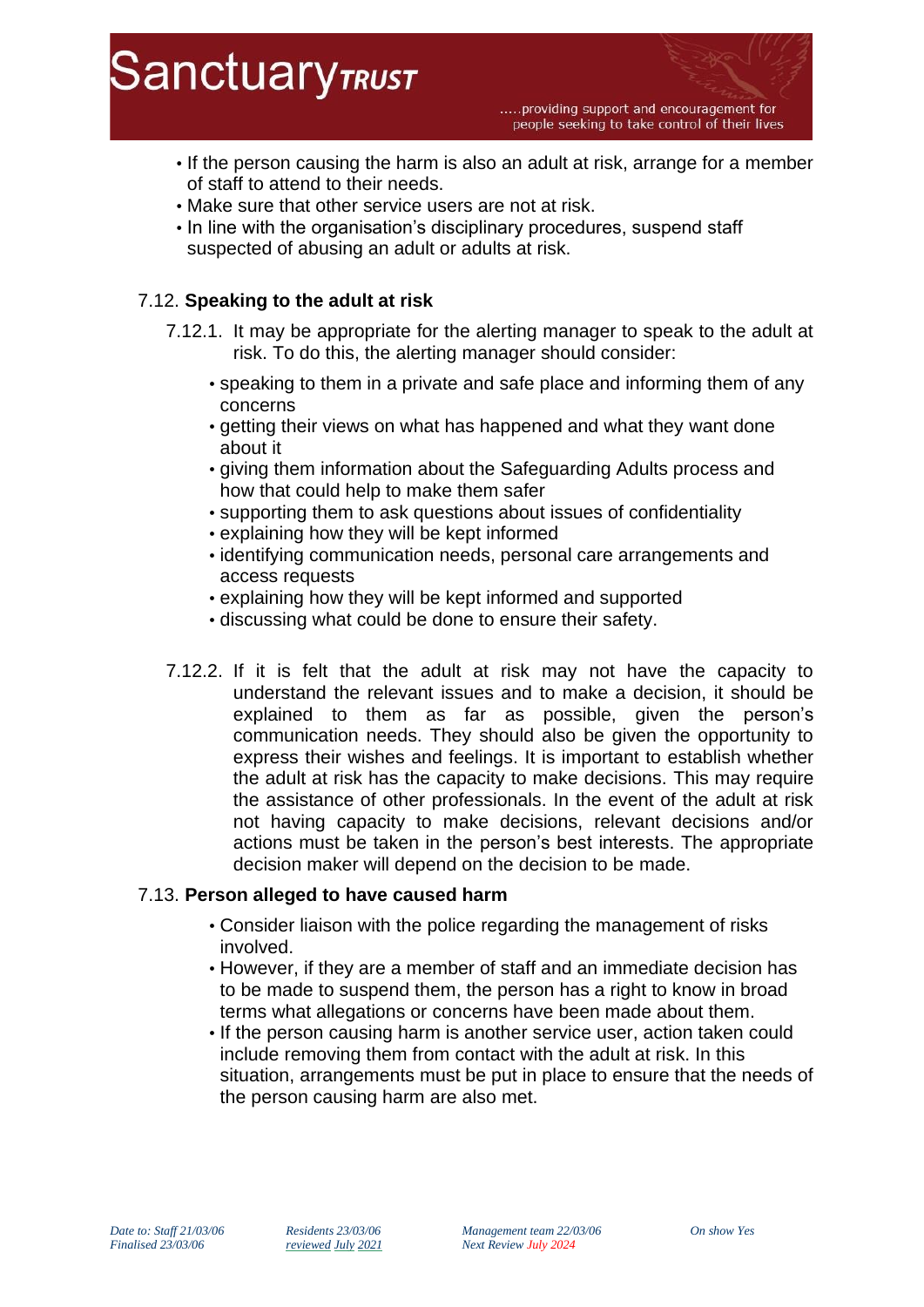

• Ensure that any staff or volunteer who has caused risk or harm is not in contact with service users and others who may be at risk, for example, whistle-blowers.

## 7.14. **Deciding whether or not to make a referral**

- 7.14.1. As well as deciding whether or not to make a referral the alerting manager must also decide whether to follow other relevant organisational reporting procedures.
- 7.14.2. Where an alert indicates that a member of staff may have caused harm, referral to the organisation's disciplinary procedures should also be considered.
- 7.14.3. A referral should be made when:
	- the person is an adult at risk and there is a concern that they are being or at risk of being abused or neglected, and at risk of significant harm
	- the adult at risk has capacity to make decisions about their own safety and wants this to happen
	- the adult at risk has been assessed as not having capacity to make a decision about their own safety, but a decision has been made in their best interests to make a referral
	- a crime has been or may have been committed against an adult at risk without mental capacity to report a crime and a 'best interests' decision is made
	- the abuse or neglect has been caused by a member of staff or a volunteer
	- other people or children are at risk from the person causing the harm
	- the concern is about institutional or systemic abuse
	- the person causing the harm is also an adult at risk.

## 7.15. **Factors to consider when raising an alert**

- Is there any doubt about the mental capacity of an adult at risk to make decisions about their own safety? Remember to assume capacity unless there is evidence to the contrary. (Capacity can be undermined by the experience of abuse and where the person is being exploited, coerced, groomed or subjected to undue influence or duress.)
- How vulnerable is the adult at risk? What personal, environmental and social factors contribute to this?
- What is the nature and extent of the abuse?
- Is the abuse a real or potential crime?
- How long has it been happening? Is it a one-off incident or a pattern of repeated actions?
- What impact is this having on the individual? What physical and/or psychological harm is being caused? What are the immediate and likely longer-term effects of the abuse on their independence and well-being?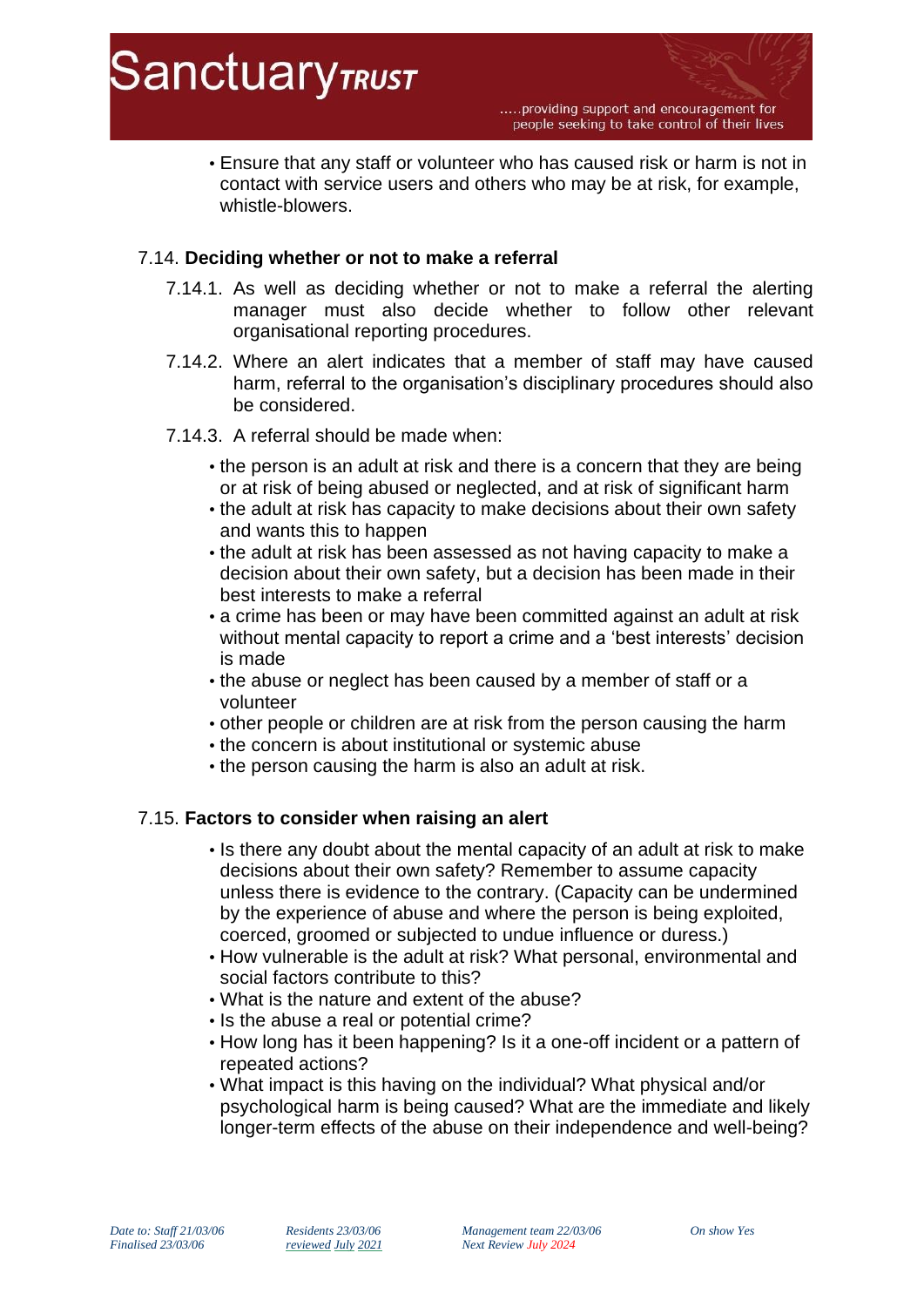

- What impact is the abuse having on others?
- What is the risk of repeated or increasingly serious acts involving the person causing the harm?
- Is a child (under 18 years) at risk?

## 7.16. **Getting the consent of the adult at risk at referral stage**

- 7.16.1. The mental capacity of the adult at risk and their ability to give their informed consent to a referral being made and action being taken under these procedures is a significant but not the only factor in deciding what action to take. The test of capacity in this case is to find out if the adult at risk has the mental capacity to make informed decisions:
	- about a referral
	- about actions which may be taken under multi-agency policy and procedures
	- about their own safety, including an understanding of longer-term harm as well as immediate effects and
	- an ability to take action to protect themselves from future harm.

## 7.17. **Making a decision not to refer**

- 7.17.1. If the adult at risk has capacity and does not consent to a referral and there are no public or vital interest considerations, they should be given information about where to get help if they change their mind or if the abuse or neglect continues and they subsequently want support to promote their safety. The referrer must assure themselves that the decision to withhold consent is not made under undue influence, coercion or intimidation.
- 7.17.2. A record must be made of the concern, the adult at risk's decision and of the decision not to refer, with reasons. A record should also be made of what information they were given.
- 7.17.3. It is recommended that organisations have a separate part of the adult's file or record that is clearly labelled 'Safeguarding'.

## 7.18. **Making a decision to refer without consent**

- 7.18.1. If there is an overriding public interest or vital interest or if gaining consent would put the adult at further risk, a referral must be made. This would include situations where:
	- other people or children could be at risk from the person causing harm
	- it is necessary to prevent crime
	- where there is a high risk to the health and safety of the adult at risk
	- the person lacks capacity to consent.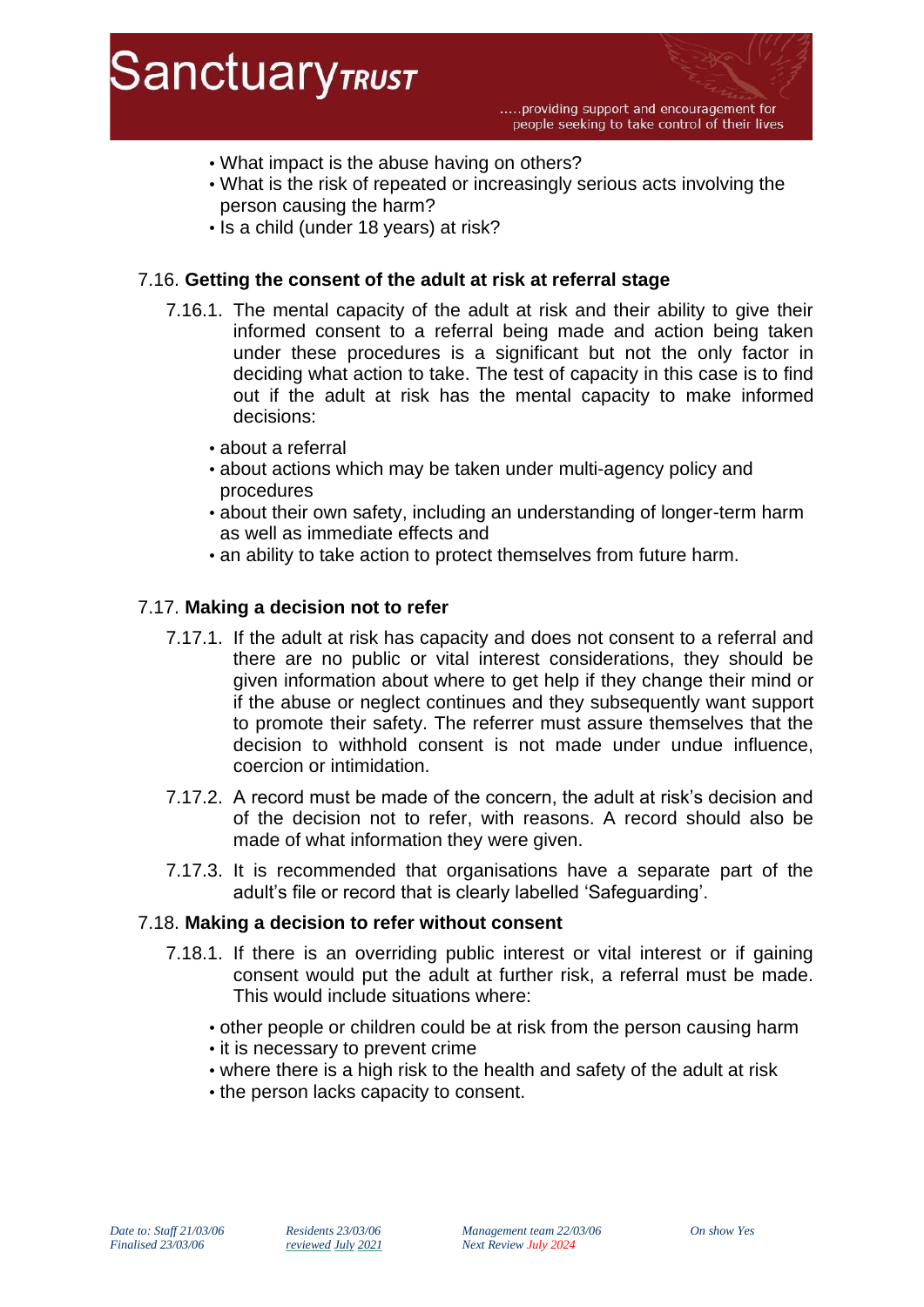.....providing support and encouragement for people seeking to take control of their lives

The adult at risk would normally be informed of the decision to refer and the reasons, unless telling them would jeopardise their safety or the safety of others.

- 7.18.2. If the adult at risk is assessed as not having mental capacity to make decisions about their own safety and to consent to a referral being made, the alerting manager must make a decision in their best interests in accordance with the provisions set out in the Mental Capacity Act 2005.
- 7.18.3. The key issue in deciding whether to make a referral is the harm or risk of harm to the adult at risk and any other adults who may have contact with the person causing harm or contact with the same organisation, service or care setting.
- 7.18.4. If the alerting manager is unsure whether to refer, they should contact the relevant Safeguarding Adults referral point for advice.

# 7.19. **Who should be informed?**

- 7.19.1. Where relevant the alerting manager should consider informing:
	- the unit or service manager responsible for the management of the service
	- the Safeguarding Adults lead in the organisation or service
	- the police, if a crime has been or may be committed
	- the area CQC if the adult is living in a care home, receiving personal care or another registered resource or service
	- the relevant children and families team if children are also at risk from harm.

# 7.20. **Recording**

- 7.20.1. If not already done so by the alerter, the person making the referral must record:
	- the allegation in the exact words of the person or description of the first witness
	- the views and wishes of the adult at risk
	- any actions and decisions taken at this point.

# 7.21. **Supporting staff**

- 7.21.1. Managers are responsible for:
	- supporting any member of staff or volunteer who raised the concern
	- enabling and supporting relevant staff to play an active part in the Safeguarding Adults process
	- ensuring that any staff delivering a service to the adult at risk are kept up to date on a need-to-know basis and do not take actions that may prejudice the investigation.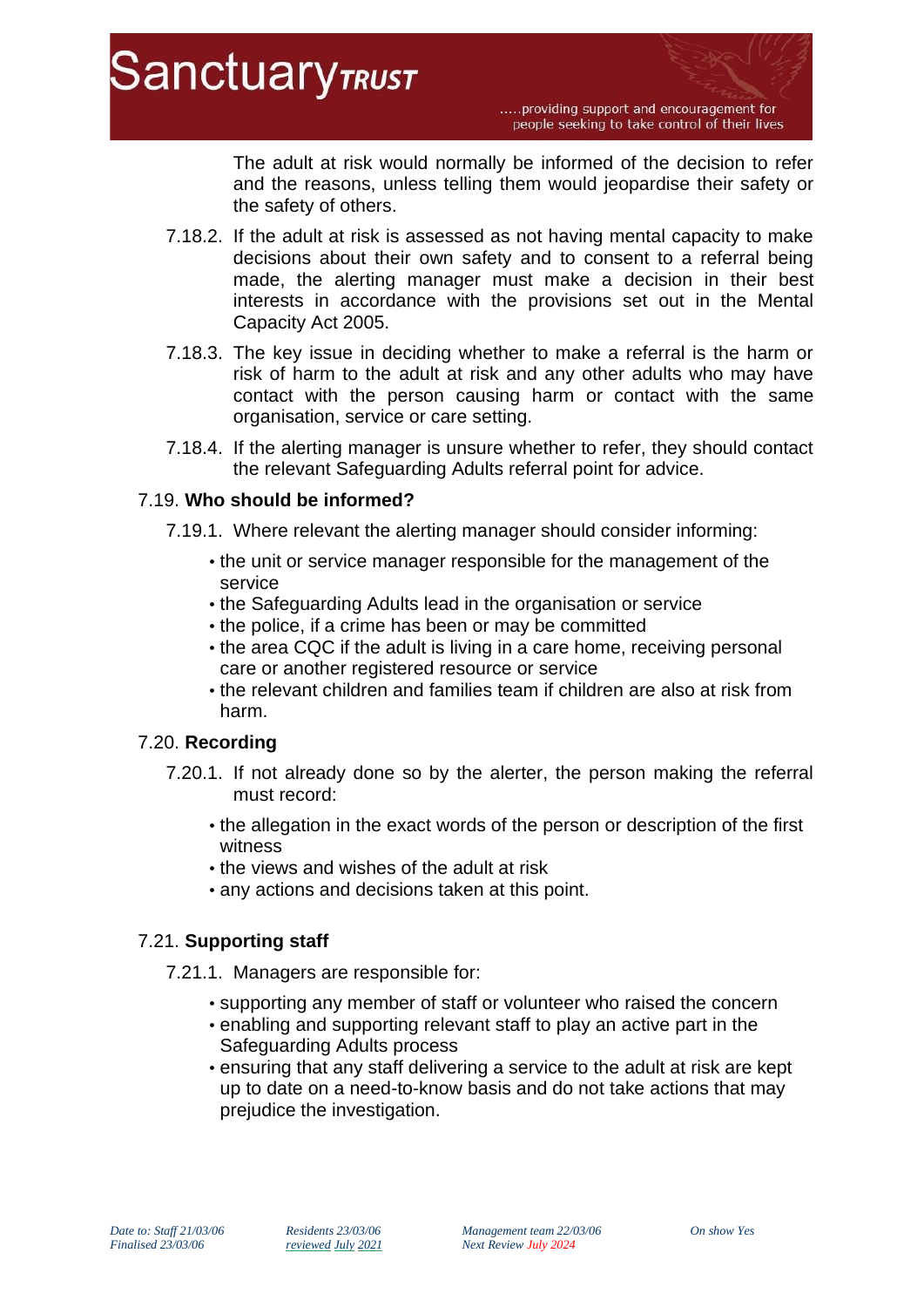# *8 Making/receiving a referral*

This section covers:

- where to refer to and how to make a referral
	- receiving a referral and gathering the facts
		- 1. A referral is the direct reporting of an allegation, concern or disclosure to a Safeguarding Adults referral point.

2. A referral will place the information about the concern in a multi-agency context.

3. A referral begins a process of gathering facts, assessment of the allegation, assessment of the adult at risk's needs and a risk assessment to decide whether the Safeguarding Adults policy applies.

4. This should be done in consultation with the alerting manager and all relevant organisations. This decision must be made on the same working day or within 24 hours of the referral reaching the appropriate team.

# 8.1. **Where to refer to and how to make a referral**

- 8.1.1. Referrals will be taken from *anyone* who has a concern that an adult is at risk of harm.
- 8.1.2. The referral may be made by phone or the referrer may use their own agency's referral form or the Multi-agency Referral form
- 8.1.3. Some referrers in a professional capacity may be asked to complete a Multi-agency Referral Form and send it to the Access and Enablement Team, if the Key Team within Adult Care is not known.
- 8.1.4. If the referral is made by a member of the public, a member of the family, a friend, a carer, a neighbour or anonymously, a written referral would not be expected.
- 8.1.5. The matter can additionally be reported to the police where a crime is committed or suspected.

## 8.2. **Information**

- Where possible, include as much information under the following headings.
- Details of the referrer
- Name, address and telephone number
- Relationship to the adult at risk
- Name of the person raising the alert if different
- Name of organisation, if referral made from a care setting
- Anonymous referrals will be accepted and acted on. However, the referrer should be encouraged to give contact details

## 8.3. **Details of the adult at risk**

• Name(s), address and telephone number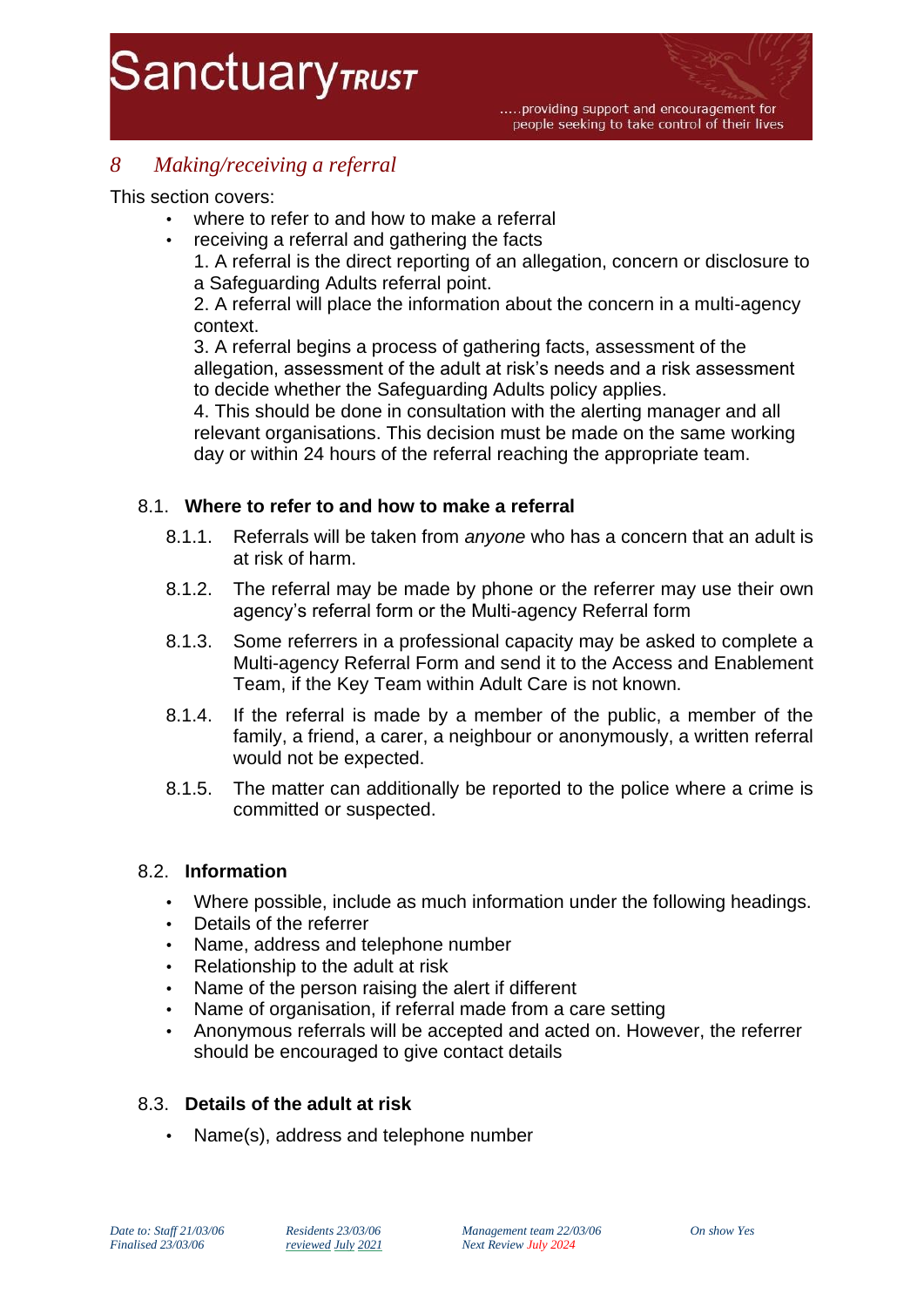# **SanctuaryTRUST**

.....providing support and encouragement for people seeking to take control of their lives

- Date of birth, or age
- Details of any other members of the household including children
- Information about the primary care needs of the adult, that is, disability or illness
- Funding authority, if relevant
- Ethnic origin and religion
- **Gender**
- Communication needs of the adult at risk due to sensory or other impairments (including dementia), including any interpreter or communication requirements
- Whether the adult at risk knows about the referral
- Whether the adult at risk has consented to the referral and, if not, on what grounds the decision was made to refer
- What is known of the person's mental capacity and their views about the abuse or neglect and what they want done about it (if that is known at this stage)
- Details of how to gain access to the person and who can be contacted if there are difficulties

# 8.4. **Information about the abuse, neglect or physical harm**

- How and when did the concern come to light?
- When did the alleged abuse occur?
- Where did the alleged abuse take place?
- What are the details of the alleged abuse?
- What impact is this having on the adult at risk?
- What is the adult at risk is saying about the abuse?
- Are there details of any witnesses?
- Is there any potential risk to anyone visiting the adult at risk to find out what is happening?
- Is a child (under 18 years) at risk?

## 8.5. **Details of the person causing the harm (if known)**

- Name, age and gender
- What is their relationship to the adult at risk?
- Are they the adult at risk's main carer?
- Are they living with the adult at risk?
- Are they a member of staff, paid carer or volunteer?
- What is their role?
- Are they employed through a personal budget?
- Which organisation are they employed by?
- Are there other people at risk from the person causing the harm?

# 8.6. **Any immediate actions that have been taken**

• Were emergency services contacted? If so, which?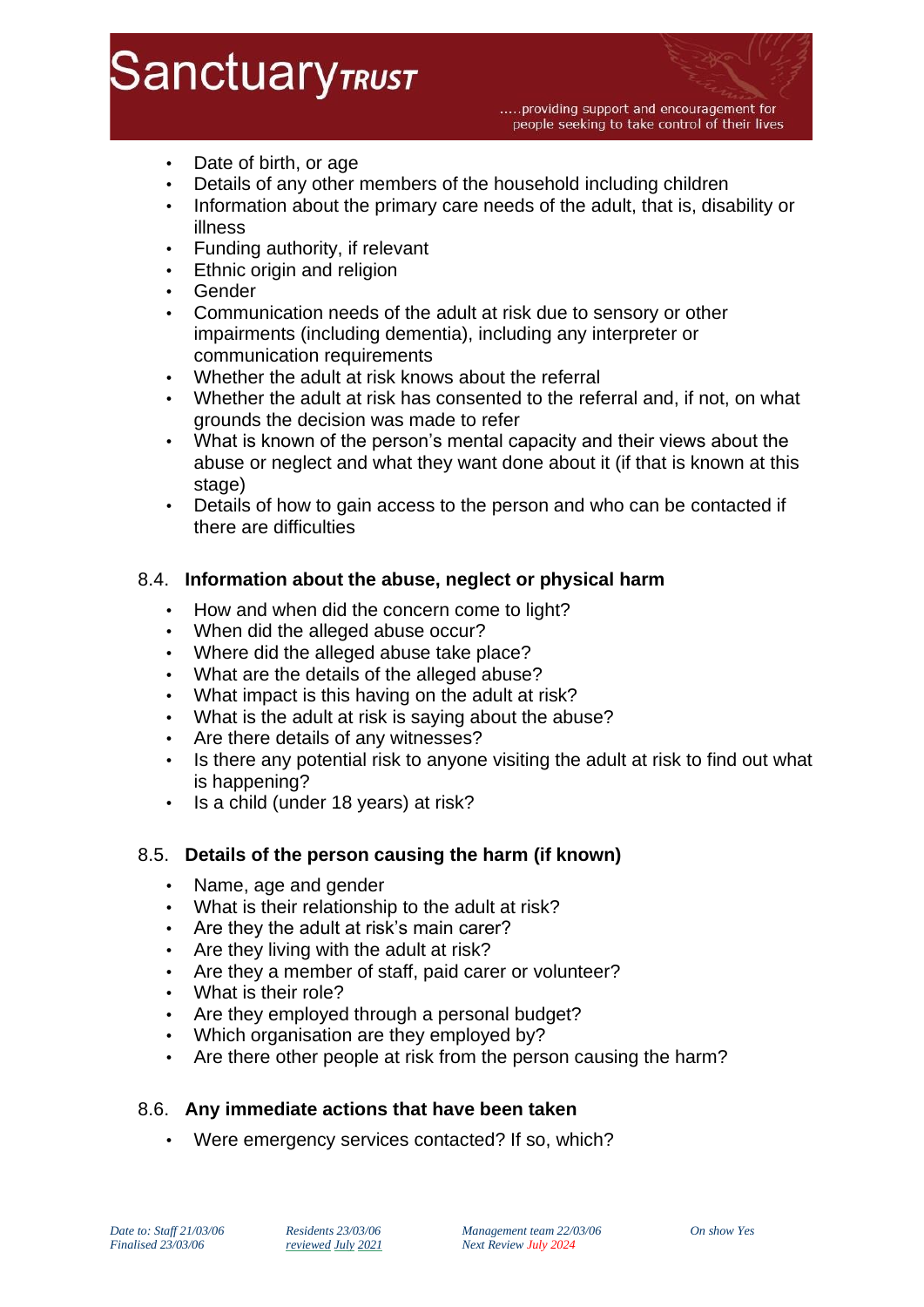**SanctuaryTRUST** 

- What action was taken?
- What is the crime number if a report has been made to the police?
- Details of any immediate plan that has been put in place to protect the adult at risk from further harm
- Have children's services been informed if a child (under 18 years) is a risk?
- The alerting agency may be asked to confirm the referral in writing if this is a locally agreed requirement.

# 8.7. **Referrals to the police**

- 1. Staff must make it clear whether they are reporting a crime or suspected crime, or seeking advice.
- 2. Referral must also be made to the relevant local authority.
- 3. In an emergency call the police on 999.
- 4. If a crime has been or may have been committed, report immediately to the police *unless* the adult at risk has mental capacity, does not want a report made and there are no overriding public or vital interest issues.
- 5. The police may also be contacted later, if more information becomes available and it becomes apparent that a crime has been committed.

## 8.8. **Receiving a referral and gathering the facts**

- 8.8.1. On receipt of a referral the Safeguarding Adults referral point should take the following action:
- Clarify basic facts, including who is involved in the allegation. Practitioners must be aware that this is not an investigation, but to enable decisions about the level of risk and the process to be followed. This could involve contact with the referrer and a brief discussion with the adult at risk, but not with the person alleged to have caused harm.
- If the allegation is a potential crime there must be immediate liaison with the police to avoid contamination of evidence.
- Inform other relevant organisations of the nature of the allegation and the actions being taken.

## 8.9. **Referrals to a MARAC (Multi-agency Risk Assessment Conference).**

• If the concern indicates high-risk domestic violence, a referral should be made to a MARAC

## 8.10. **Decision to accept as a Safeguarding Adults referral**

- 8.10.1. The following factors apply when making a decision to accept a referral:
- The adult at risk may not have the mental capacity to make decisions about their own safety.
- The abuse or neglect has occurred on property owned or managed by an organisation with a responsibility to provide care.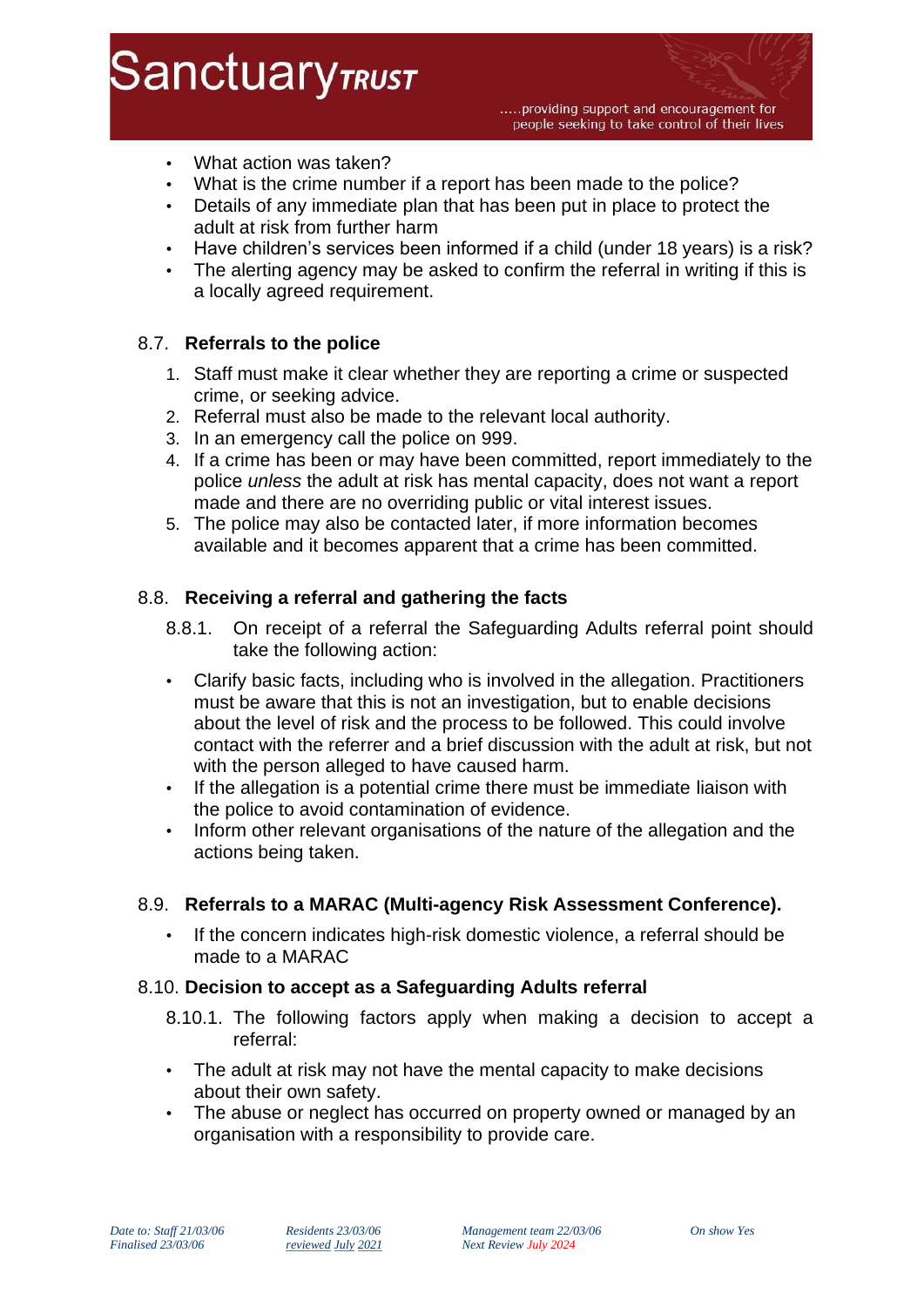

- The person causing the harm is:
	- o Staff
	- o a volunteer(s)
	- o someone who only has contact with the adult at risk because they both use the service
- Other people are at risk from the person causing harm and they are also adults at risk
- 8.10.2. In the above situations, action should be taken under the Safeguarding Adults procedures even if the adult at risk does not want any action taken. They should be informed of the decision, the reason for the decision and reassured that no actions will be taken which affect them personally without their involvement.
- 8.10.3. In other situations, for example, domestic violence, if, in consultation with relevant organisations, there is seen to be a high level of risk, a multi-agency strategy discussion or meeting may be held even if the adult at risk does not want any action taken. This would enable discussions around providing the adult at risk with support and signposting to relevant organisations e.g. Victim Support, counselling services, etc.

# 8.11. **When the adult at risk may not have mental capacity to consent to the process**

- 8.11.1. Where there is concern that the adult at risk may not have mental capacity to make relevant decisions, it is important that their capacity is appropriately assessed as soon as possible.
- 8.11.2. It may be established that with appropriate support, they are able to make their own decisions.
- 8.11.3. If it is established that the adult at risk lacks capacity, feedback will be given to them and anyone who is acting in their best interests, for example, their attorney or court appointed deputy, unless they are implicated in the allegation.
- 8.11.4. If the person has no suitable family or friend who can be consulted regarding their best interests, an advocate should be instructed.

## 8.12. **If the adult at risk has capacity**

- 8.12.1. If the adult at risk has mental capacity to make decisions about their safety, you must:
- find out from them what is happening
- talk to them about your concerns
- carry out a risk assessment with them to find out if they understand the risk and what help they may need to support them to reduce the risk if that is what they want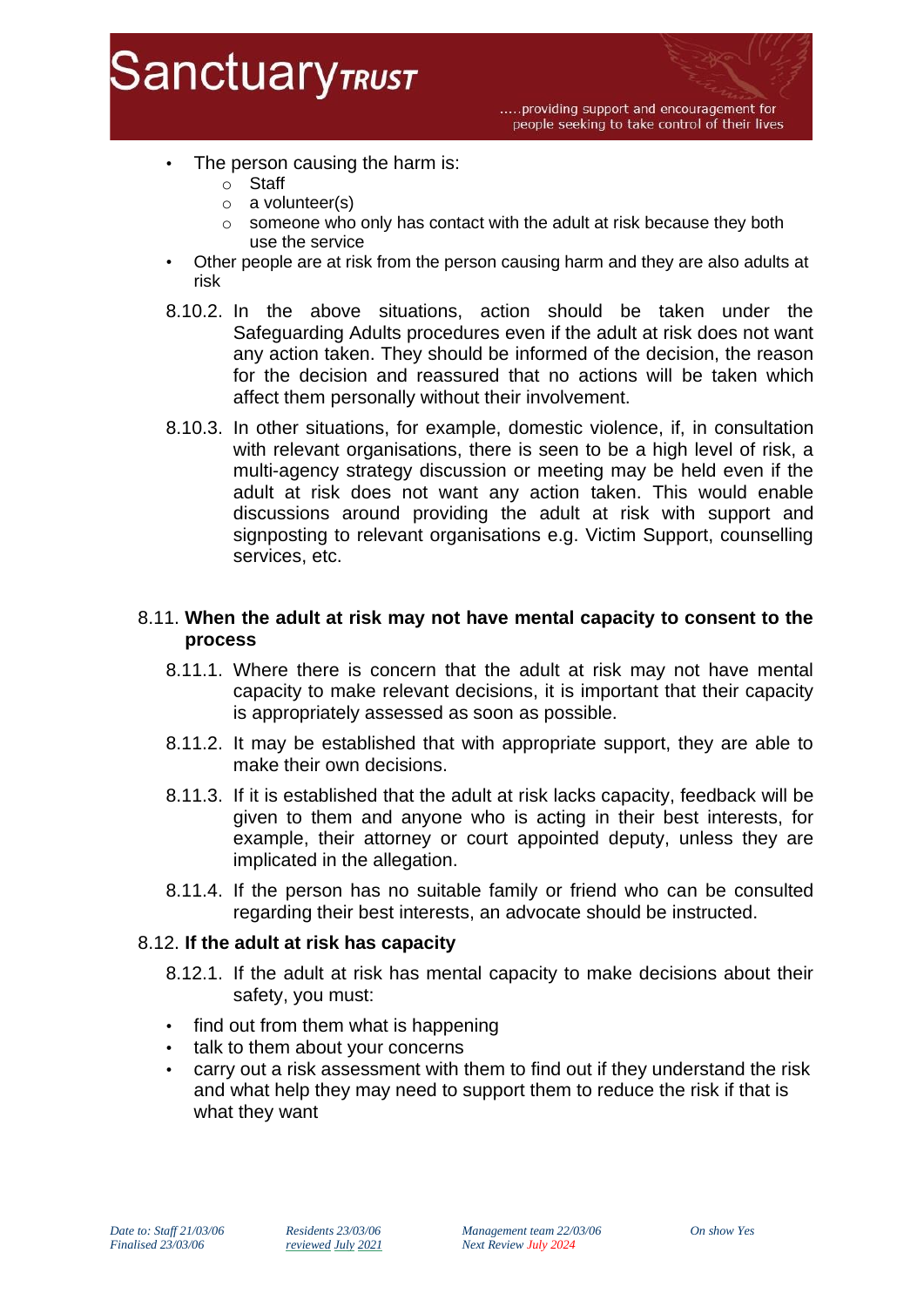- be satisfied that their ability to make an informed decision is not being undermined by the harm they are experiencing and is not affected by intimidation, misuse of authority or undue influence, pressure or exploitation if they decline assistance
- reassure them that they will be involved and supported in all relevant decisions and actions that are taken to protect them.

# 8.13. **Deciding when not to use the Safeguarding Adults procedures**

- 8.13.1. It may be decided not to use the Safeguarding Adults procedures when there is enough information to decide that:
- the situation does not involve abuse, neglect or exploitation, in which case another service may be appropriate
- the adult at risk is not an adult who is covered by these procedures. They can then be signposted to other services or resources
- the adult at risk has the mental capacity to make an informed choice about their own safety, there are no public interest or vital interest considerations and they choose to live in a situation in which there is risk or potential risk.
- 8.13.2. Concerns regarding adults with so-called 'low level needs' will not be excluded from action under the procedures where there are risks that the harm to the person puts their independence and well-being at risk and leads to a deterioration in their ability to protect themselves. Such adults include:
- adults with low-level mental health problems/borderline personality disorder
- older people living independently in the community
- adults with low-level learning disabilities
- adults with substance misuse problems
- adults self-directing their care.
- 8.13.3. Under adult social care eligibility guidance (DH 2010) published by the Department of Health, the position is as follows.
- For people falling within the community care service user groups (as defined in legislation), a safeguarding concern will give rise to a duty on the local authority to assess that person under s.47 of the NHS and Community Care Act 1990.
- Once an assessment has been carried out (or, in urgent cases, even before), and it is established that abuse or neglect has occurred or will occur, the person's need will – under the guidance – be 'critical' or 'substantial'. A legalobligation then arises to provide assistance, by way of community care services under one or more pieces of community care legislation.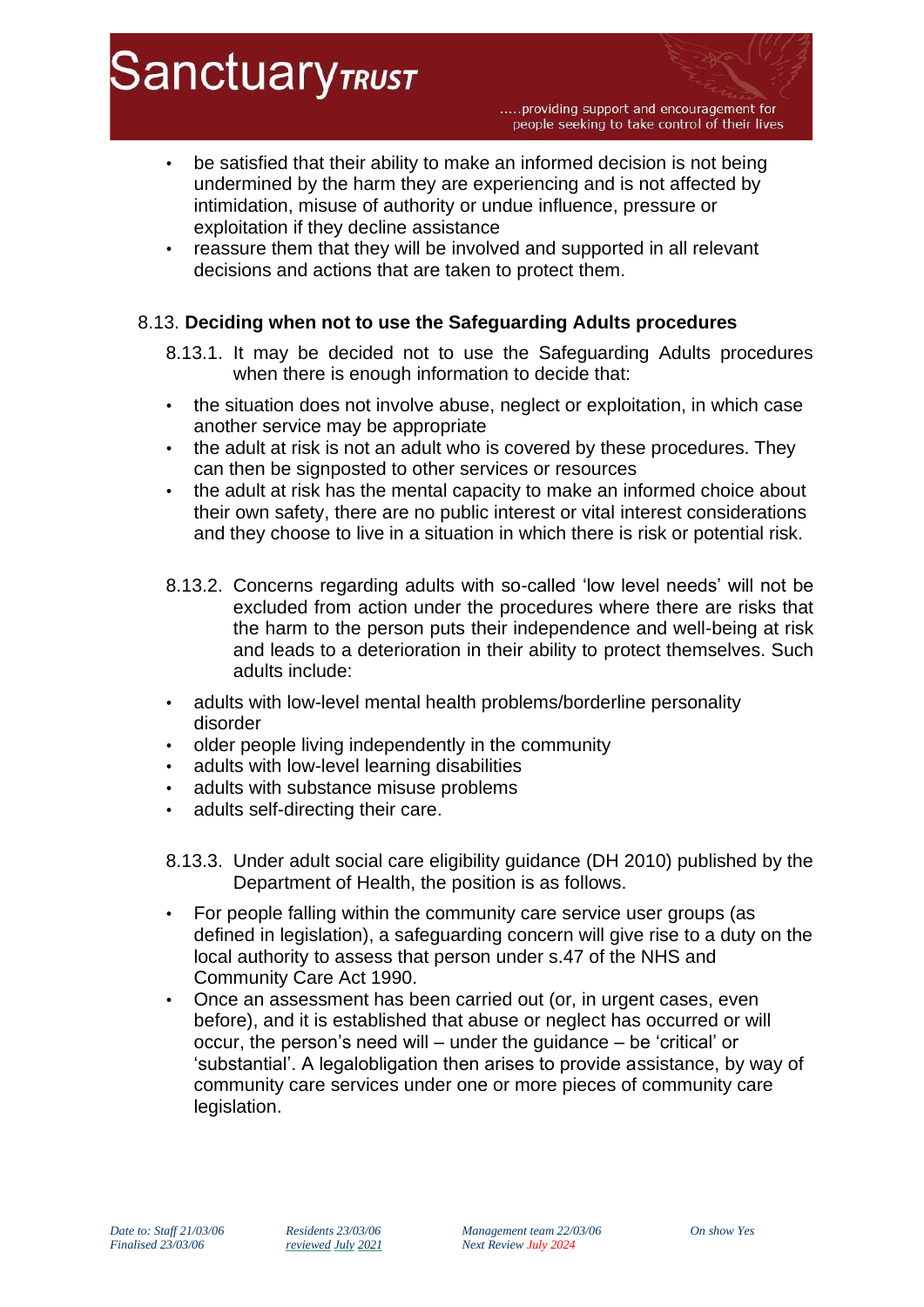

- 8.13.4. If a decision is made not to follow the Safeguarding Adults procedures a record must be made with the reasons.
- 8.13.5. 5. The referrer must also be informed of the decision in a timely way, the reasons for it and information given about any alternative services which have been offered, if this does not breach the adult's confidentiality.
- 8.13.6. The Responsible Manager will designate the most appropriate person to feed back to the adult at risk. This will often be the alerting manager or the alerter.
- 8.13.7. Where the person does not have mental capacity, they should still be included in the process.
- 8.13.8. Feedback will also be given to the person acting in their best interests, for example, their carer or court appointed deputy.

## 8.14. **Role of the alerting manager in contributing to the decision to use the Safeguarding Adults procedure**

- 8.14.1. The alerting manager must cooperate within the Safeguarding Adults process and play an active role in the decision.
- 8.14.2. They should:
- take part in a strategy discussion or meeting if required
- communicate all the information they have about the potential risk
- be prepared to give advice about an interim protection plan and receive information about what action is planned
- provide the name of the alerter so that they can be contacted by the Responsible Manager
- find out from the Responsible Manager what they will do next and how and when they will be informed about what will be happening
- agree at this stage what they will tell the alerter and the adult at risk if possible within the same working day.
- 8.14.3. If the alerting manager is the manager of the service where the adult at risk attends or where the abuse took place, they have particular responsibilities to:
- feed back to the alerter, thank them for making the alert and make sure the alerter knows how to contact them
- make sure they have the name and contact details of the Responsible Manager
- record all conversations, discussions and decisions at this stage
- feedback as required to the organisation's lead manager for Safeguarding Adults
- meet any other requirements to provide information internally or to external bodies, for example, the CQC.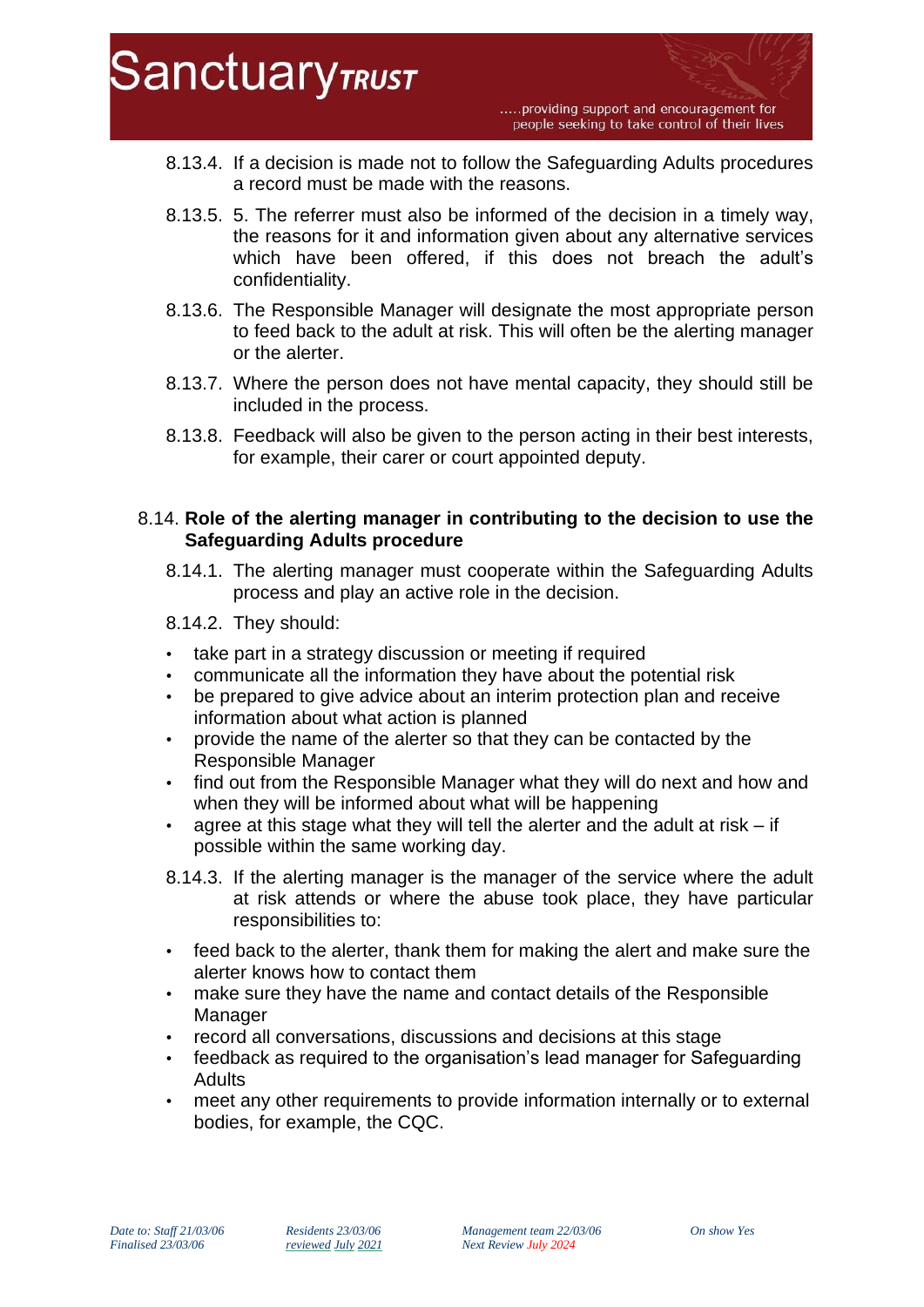8.14.4. If the alerting manager does not agree with the decision that has been made, they can ask for an explanation. If they are still not satisfied they can contact the organisation's lead manager for Safeguarding Adults, or if there is no one in that position, another manager within the organisation. If the disagreement remains unresolved, a complaint can be made to the relevant local authority complaints officer.

## 8.15. **Supporting an adult at risk who makes repeated allegations**

- 8.15.1. An adult at risk who makes repeated allegations that have been investigated and are unfounded should be treated *without prejudice*.
- 8.15.2. Each allegation must be responded to under these procedures.
- 8.15.3. A risk assessment must be undertaken and measures taken to protect staff and others and a case conference convened, where appropriate **e**ach incident must be recorded.
- 8.15.4. Organisations should have procedures for responding to such allegations that respect the rights of the individual, while protecting staff from the risk of unfounded allegations.

## 8.16. **Responding to family members, friends and neighbours who make repeated allegations**

Allegations of abuse made by family members, friends and neighbours should be investigated without prejudice. However, where repeated allegations are made and there is no foundation to the allegations and further investigation is not in the best interests of the adult at risk, then local procedures apply for dealing with multiple, unfounded complaints.

## 8.17. **Medical treatment and examination**

**SanctuaryTRUST** 

- 8.17.1. The individual in the Adult Care Services or the Police taking the initial referral should be aware that if this is a serious or life threatening situation, medical examination may already have been sought. If this is the case, it is important to note where and when the examination took place and by whom. The person taking the referral should immediately request a medical report and if possible photographic evidence.
- 8.17.2. If medical treatment is needed, an immediate referral should be made to the person's GP, Accident and Emergency (A&E) or a relevant specialist health team.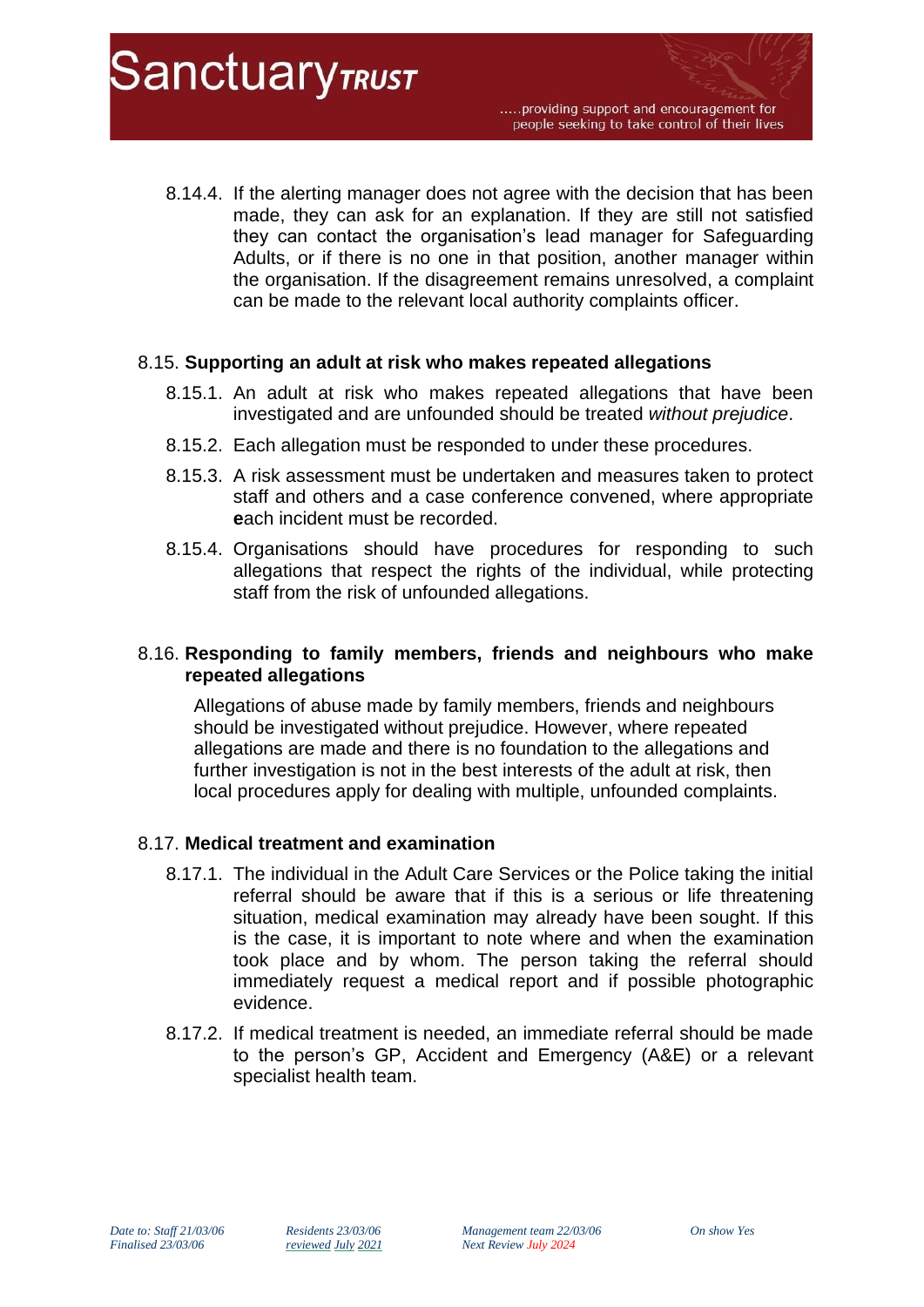- 8.17.3. In cases of physical abuse it may be unclear whether injuries have been caused by abuse or some other means (for example, accidentally) and medical or specialist advice should be sought.
- 8.17.4. If forensic evidence needs to be collected, the police should always be contacted and they will normally arrange for a police surgeon (forensic medical examiner) to be involved.
- 8.17.5. Where it is necessary to arrange a medical examination, the individual's particular needs and circumstances should be taken into account when deciding on who is the most appropriate doctor to conduct it. In a number of cases, a decision regarding medical examination may not be clear. The following factors should be considered during initial emergency inter-agency strategy discussions or planning meetings:
- Length of time elapsed between the alleged abuse and receiving the referral
- The distress to the Adult at Risk of a medical examination
- The significance of information, which may be gained from the examination
- Delay in arranging a medical examination, could jeopardise medical treatment or the collection of forensic evidence
- The involvement of any family members or carers
- The need to accompany and support the adult at risk and provide reassurance and the identification of someone appropriate to do so (consider an advocate)
- 8.17.6. The Adult at Risk must be asked for their agreement to undergo a medical examination, where this is necessary, unless they lack capacity and the doctor feels a medical examination is in their best interests. The decision must be taken in accordance with the principles of the Mental Capacity Act and with due regard to their previous wishes, views of any family or friends, LPA, or advocates etc.
- 8.17.7. Where the Police have agreed for the Police Surgeon to see the Adult at Risk the medical examination must be arranged by the Police and investigating care manager or identified health professional as soon as possible. Where the Police do not feel that it is appropriate for the Police Surgeon to see the Adult at Risk and the Investigating Officer or other professionals involved consider that a medical examination is necessary, the Adult at Risk's GP may undertake the examination. The investigating officer should arrange for this. The GP must be informed about why the request is being made and alerted to thefact that a medical report may be required.
- 8.17.8. If a decision is made not to seek a medical examination, the Investigating Officer or identified health professional must record the reasons for this.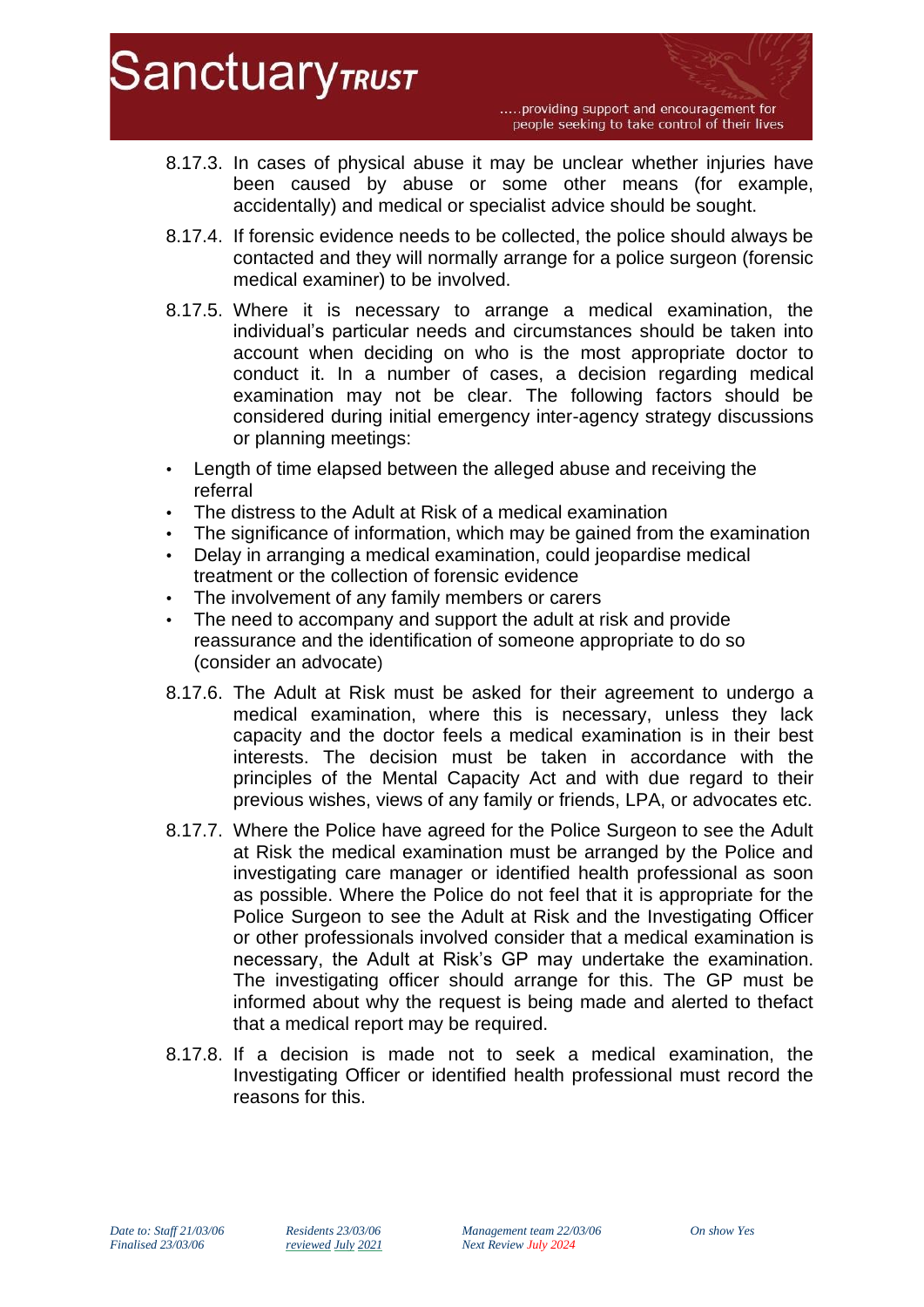

# 8.18. **Information Sharing**

- 8.18.1. Information sharing between organisations is essential to safeguard adults at risk of abuse, neglect and exploitation.
- 8.18.2. In this context organisations could include not only statutory organisations but also voluntary and independent sector organisations, housing authorities, the police and CPS, and organisations which provide advocacy and support where these organisations are involved in Safeguarding Adults enquiries, including raising an alert and participating in an investigation and/or making a contribution to protection plans.
- 8.18.3. Information will be shared within and between organisations in line with the principles set out below.
- Adults have a right to independence, choice and self-determination. This right extends to them being able to have control over information about themselves and to determine what information is shared. Even in situations where there is no legal requirement to obtain written consent before sharing information, it is good practice to do so.
- The person's wishes should always be considered, however, protecting adults at risk establishes a general principle that an incident of suspected or actual abuse can be reported more widely and that in so doing, some information may need to be shared among those involved.
- Information given to an individual member of staff belongs to the organisation and not to the individual employee. An individual employee cannot give a personal assurance of confidentiality to an adult at risk.
- An organisation should obtain the adult at risk's written consent to share information and should routinely explain what information may be shared with other people or organisations.
- Difficulties in working within the principles of maintaining the confidentiality of an adult should not lead to a failure to take action to protect the adult from abuse or harm.
- Confidentiality must not be confused with secrecy, that is, the need to protect the management interests of an organisation should not override the need to protect the adult.
- Staff reporting concerns at work ('whistle-blowing') are entitled to protection under the Public Interest Disclosure Act 1998
- Decisions about what information is shared and with whom will be taken on a case by case basis. Whether information is shared with or without the adult at risk's consent, the information shared should be:
	- o necessary for the purpose for which it is being shared
	- $\circ$  shared only with those who have a need for it
	- o be accurate and up to date
	- $\circ$  be shared in a timely fashion
	- o be shared accurately
	- o be shared securely